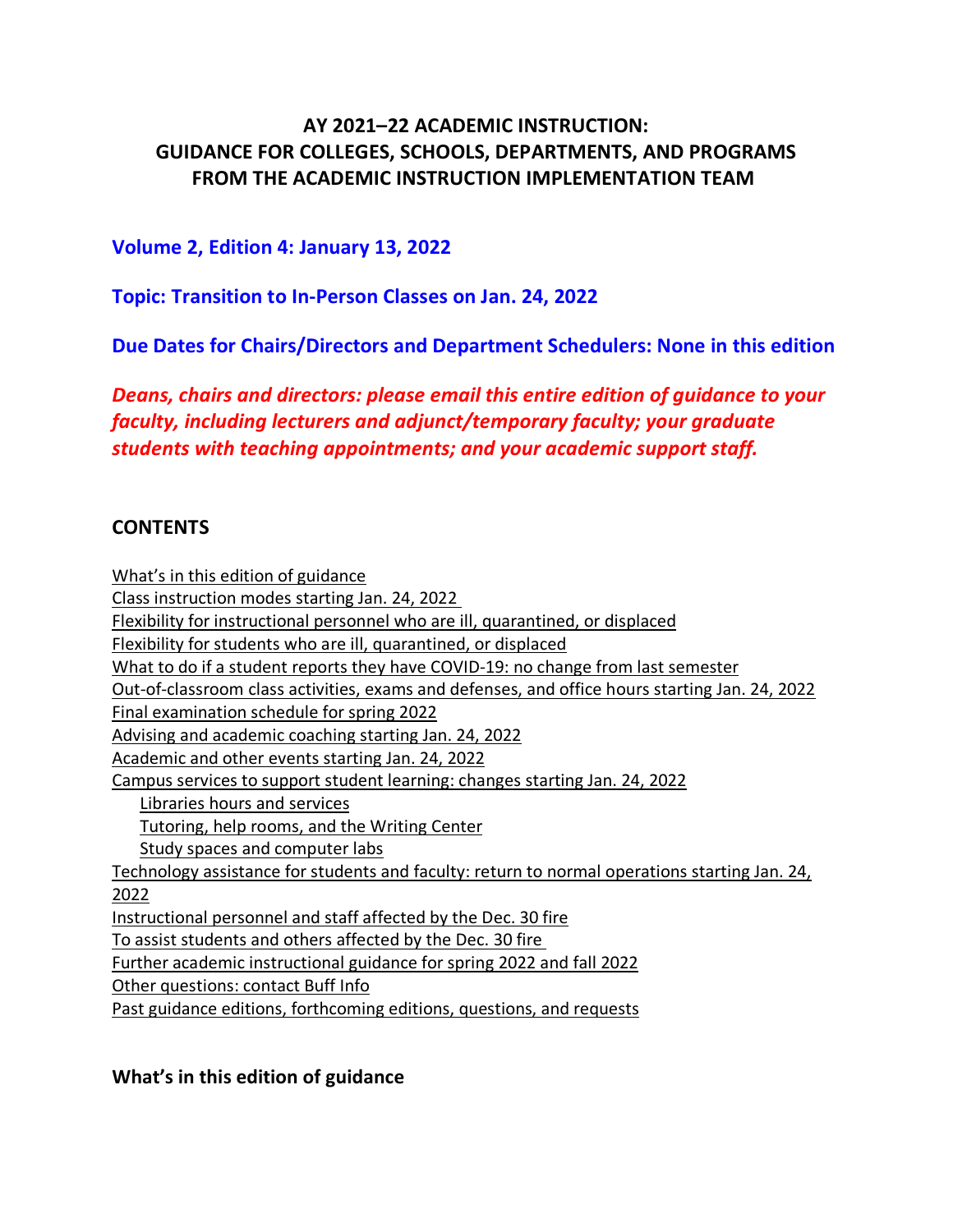<span id="page-1-0"></span>This edition of guidance focuses on the return to in-person teaching for the spring 2022 semester.

### **Class instruction modes starting Jan. 24, 2022**

*When the campus returns to in-person teaching and learning on Jan. 24, classes must be offered in the instruction mode listed when student registration began. Instructors may not independently change the instruction mode of their classes.* Changes in class instruction mode must always be approved at the department/program/college level: during the pandemic, including spring 2022, changes must also be approved by the provost's office. Changes based only on the instructor's preference will not be approved. Faculty, staff, researchers, graduate student teachers, and student employees who need work-related accommodations or leave because of COVID-19-related issues should consult the [Human](https://www.colorado.edu/hr/covid-19-hr-guidance)  [Resources webpage](https://www.colorado.edu/hr/covid-19-hr-guidance) and follow up with their supervisors and Human Resources as needed.

With the surge of the omicron variant of COVID-19, instructors and students alike are likely to need to be absent from the classroom at much higher rates than normal. Keeping the entire campus in remote instruction mode, however, is not advisable, for a number of reasons, including student learning and student mental health—both of which suffer during periods of remote learning.

With the social and personal uncertainties that are being prompted by the omicron variant, it's very understandable that some faculty members are anxious about returning to in-person teaching. Please keep in mind that the campus has followed our science team's guidance in implementing masking protocols and classroom enhancements, including ventilation and cleaning. Along with the campus community'[s high vaccination rate](https://www.colorado.edu/covid-19-ready-dashboard) and the new addition of a [booster requirement,](https://www.colorado.edu/today/newsletter/evp-and-coo/booster-requirement-now-effect-cu-boulder-community) these measures make our classrooms among the safest public spaces to be.

### <span id="page-1-1"></span>**Flexibility for instructional personnel who are ill, quarantined, or displaced**

With the pandemic continuing, and with some of our faculty, GPTIs, and TAs having been displaced by the Dec. 30 fire, it is likely that many of our instructional personnel will need to be away from the classroom at some point during the semester. *Chairs, directors, and deans have the discretion to work with their instructional staff as appropriate to make sure instruction is covered. Similarly, instructors of record have the discretion to do the same with their TAs*.

If the instructor/TA of an in-person class is ill or quarantined but is well enough to teach remotely, chairs, directors, and deans should accommodate that option. An instructor should notify their chair or director (or, in schools and colleges that do not have departments, their dean). A TA should notify the instructor of record for the class. *Higher-level approval is not required.* The instructor/TA will need to be in close communication with their students about the class's temporary shift to remote instruction mode, and should return to the classroom as soon as their health and [public health guidelines](https://www.colorado.edu/health/public-health) allow.

If an instructor/TA is too ill to teach at all, the department/program or college/school should use their usual procedures for covering the class.

Instructional personnel who have been displaced by the fire should be in touch with their chair, director, or dean about any needed accommodation.

### <span id="page-1-2"></span>**Flexibility for students who are ill, quarantined, or displaced**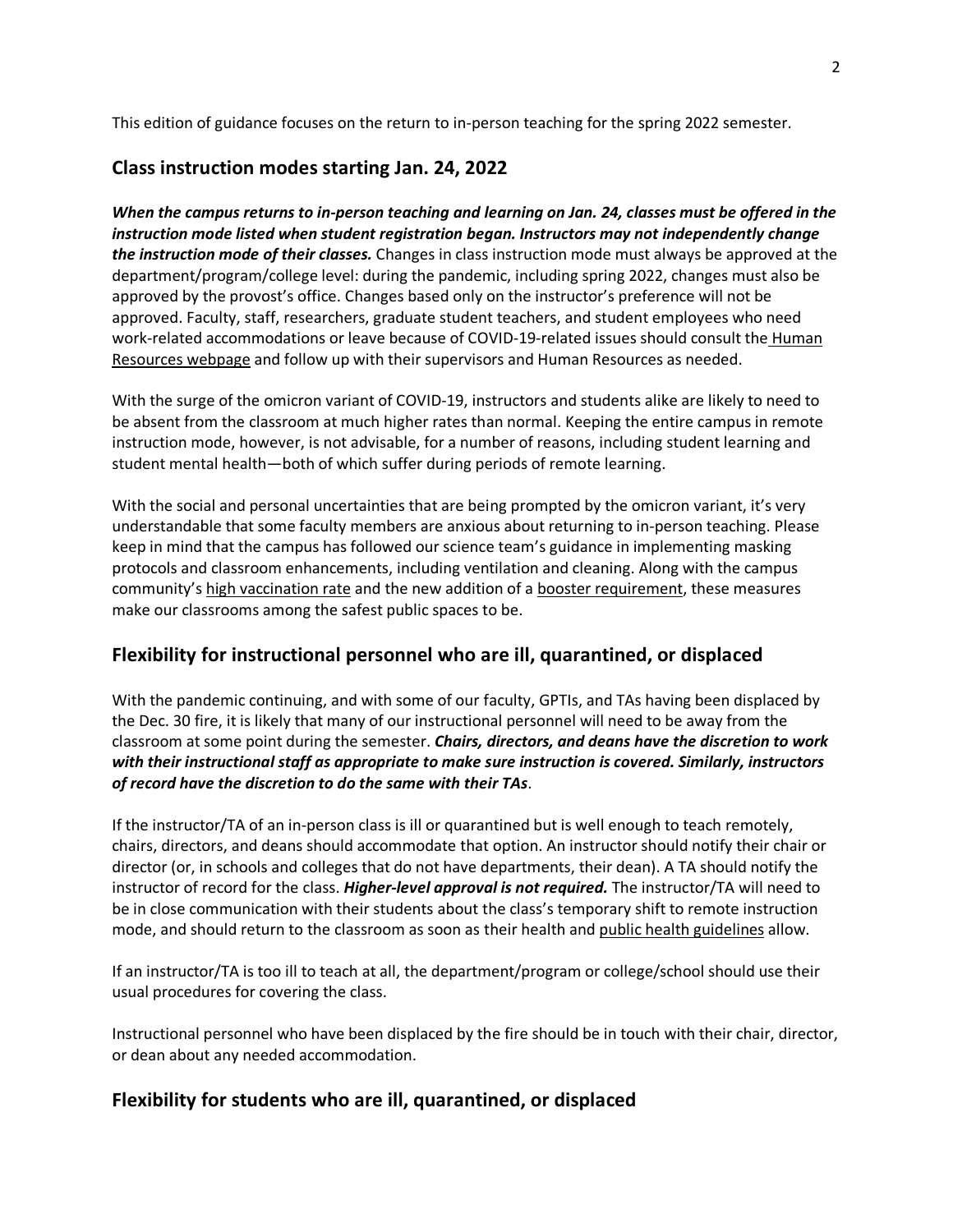With the pandemic continuing, and with some of our students having been displaced by the Dec. 30 fire, all instructional personnel are encouraged to exercise compassion and flexibility regarding assignment deadlines, attendance policies, and the like. Please give students who are ill, quarantined, or displaced from their homes the opportunity to make up missed work or missed class. See the Nov. 19, 2021, [edition of Academic Instruction Guidance](https://www.colorado.edu/academicaffairs/academic-planning-assessment/academic-instruction-guidance) and the [Center for Teaching & Learning resources page f](https://www.colorado.edu/center/teaching-learning/teaching-resources)or more guidance on attendance policies and assessing students' work.

To accomplish this flexibility, faculty need to be as generous and patient as they can be with student requests. *If you have an opportunity to extend grace to your students, please do so.* 

To be sure, this is not a simple or easy request. Like all of the campus staff, faculty are stretched to the limit right now. All are under the burden of stress created by the way that the pandemic and the fire may be affecting their work, their family, their community, and their personal safety. Equally understandably, some faculty have felt frustration during the pandemic that some students may have taken advantage of their generosity and patience. Given these circumstances, it can be fatiguing and exasperating to be asked for flexibility on attendance and deadlines. Still, during these times, it is better to err on the side of compassion for our students.

You can and should ask your students directly to be honest and upfront about their needs. In addition, it's advisable to develop attendance policies, participation policies, and late-assignment contingencies that remove the incentive for students to be dishonest about their circumstances. Again, the [Center for](https://www.colorado.edu/center/teaching-learning/teaching-resources)  [Teaching & Learning resources page](https://www.colorado.edu/center/teaching-learning/teaching-resources) offers invaluable tips.

#### **Accommodating students who are ill or quarantined**

To repeat from the Nov. 19, 2021, Academic Instruction Guidance: one of the top complaints advisors and department administrators heard from students during fall 2021 is that faculty are not accommodating to students who are ill or quarantined due to COVID-19. Please handle student illness or quarantine due to COVID-19 in the same manner that you would handle any other student absence for medical reasons, which means you should give students make-up work, make-up exams, or assignment extensions according to your usual policy for students who are ill. Students should not be penalized for missing class or an exam due to illness or quarantine.

If you are teaching an in-person class, you are not required to teach the class remotely or give remote exams to students who are absent due to illness or quarantine, or to share your class notes or slides with these students. However, you may choose to do so if you wish. Many students have found that they fare better in a class if some accommodation is made along these lines, but it is entirely your choice. You may also use other practices for helping your students keep up with their work, such as giving a make-up exam when the student returns to class or having other students share class notes with the student who is absent.

Students may ask you, "If faculty are allowed to teach remotely while they have COVID-19, why can't students be *automatically* allowed to attend class remotely if they have COVID-19?" Remind them that teaching in-person and remotely at the same time is very difficult to do, and many faculty who have tried it have found it provides a sub-par learning experience for everyone in the class, both those who are present in person and those who are present remotely. While faculty teaching in-person classes should provide make-up opportunities for students who miss their classes because of illness or quarantine, those opportunities do not have to include remote learning.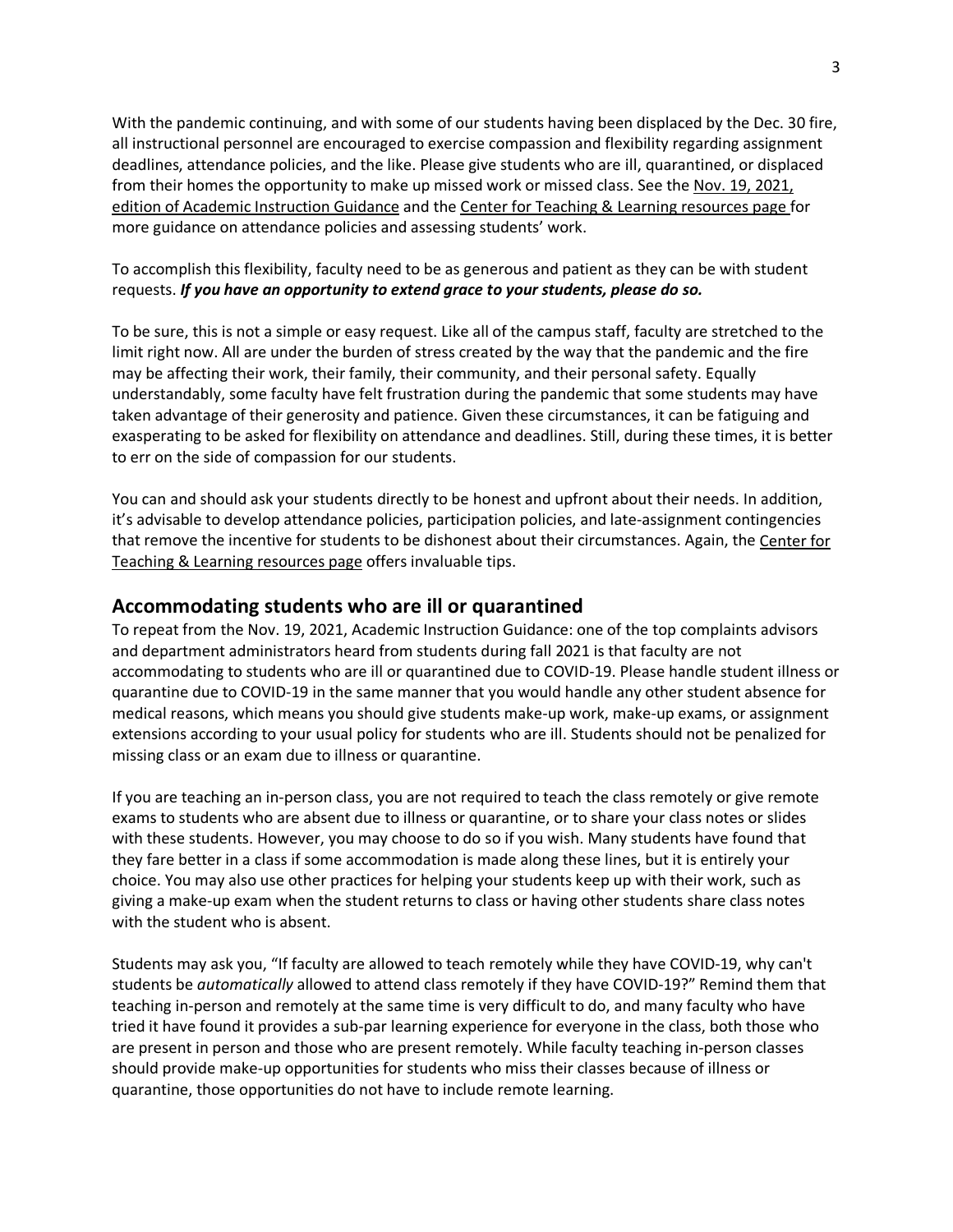## <span id="page-3-0"></span>**What to do if a student reports they have COVID-19: no change from last semester**

If a student discloses to an instructor that they are ill (or tested positive) with COVID-19, the instructor should continue to follow past guidance and contact the [CU Boulder Public Health Office](mailto:contacttracing@colorado.edu) to determine any next steps required. The instructor should not announce to the class that the student (or "someone in the class") has COVID-19, as this is either directly or indirectly sharing a student's private health information with the class. Nor should the instructor unilaterally decide to change an in-person class that student attended to remote mode. For more information on illness and quarantine, consult the [public health guidelines.](https://www.colorado.edu/health/public-health)

## **Senior Auditors Program suspended for spring 2022**

Due to the remote start of the semester, the impacts of the Marshall Fire on the campus community, and the continued impacts of the pandemic, campus leadership made the difficult decision to suspend the [Senior Auditors Program](https://www.colorado.edu/alumni/programs/senior-auditors) for this semester. All who had registered were notified last week, and their fees are being refunded.

# <span id="page-3-1"></span>**Out-of-classroom class activities, exams and defenses, and office hours starting Jan. 24, 2022**

- Any class-related activities held outside of normal class hours (e.g., film showings, performance rehearsals) may be held in person or remotely, at the discretion of the instructor. TAs, check with the instructor of record for the class.
- Undergraduate and graduate exams and defenses may be held in person, remotely, or in a hybrid fashion beginning Jan. 24, at the discretion of the department. Any masking and distancing protocols must be strictly observed as required by the university and by public health orders in effect at that time. It is recommended that each examination and defense be thoughtfully considered on a case-by-case basis, taking into account the circumstances affecting both the student and each committee member.
- Office hours may be held in person or remotely, at the discretion of the instructor. TAs, consult with the instructor of record for the class about mode and location for your office hours.

## <span id="page-3-2"></span>**Final examination schedule for spring 2022**

The spring semester final exam schedule was posted earlier this month to the Office of the Registrar [site.](https://www.colorado.edu/registrar/sites/default/files/attached-files/spring2022final_exam_schedule.pdf)

## <span id="page-3-3"></span>**Advising and academic coaching starting Jan. 24, 2022**

Beginning January 24, advising and coaching services will resume in a hybrid capacity with in-person modality options available to students throughout the remainder of the spring semester. Advising and coaching staff should follow their respective college/school/program guidelines.

Graduate student advising and support is by nature very decentralized, with much advising provided by faculty and staff in departments or graduate programs. Modes of advising may vary by unit, and students should communicate directly with their faculty advisor and graduate program for more information.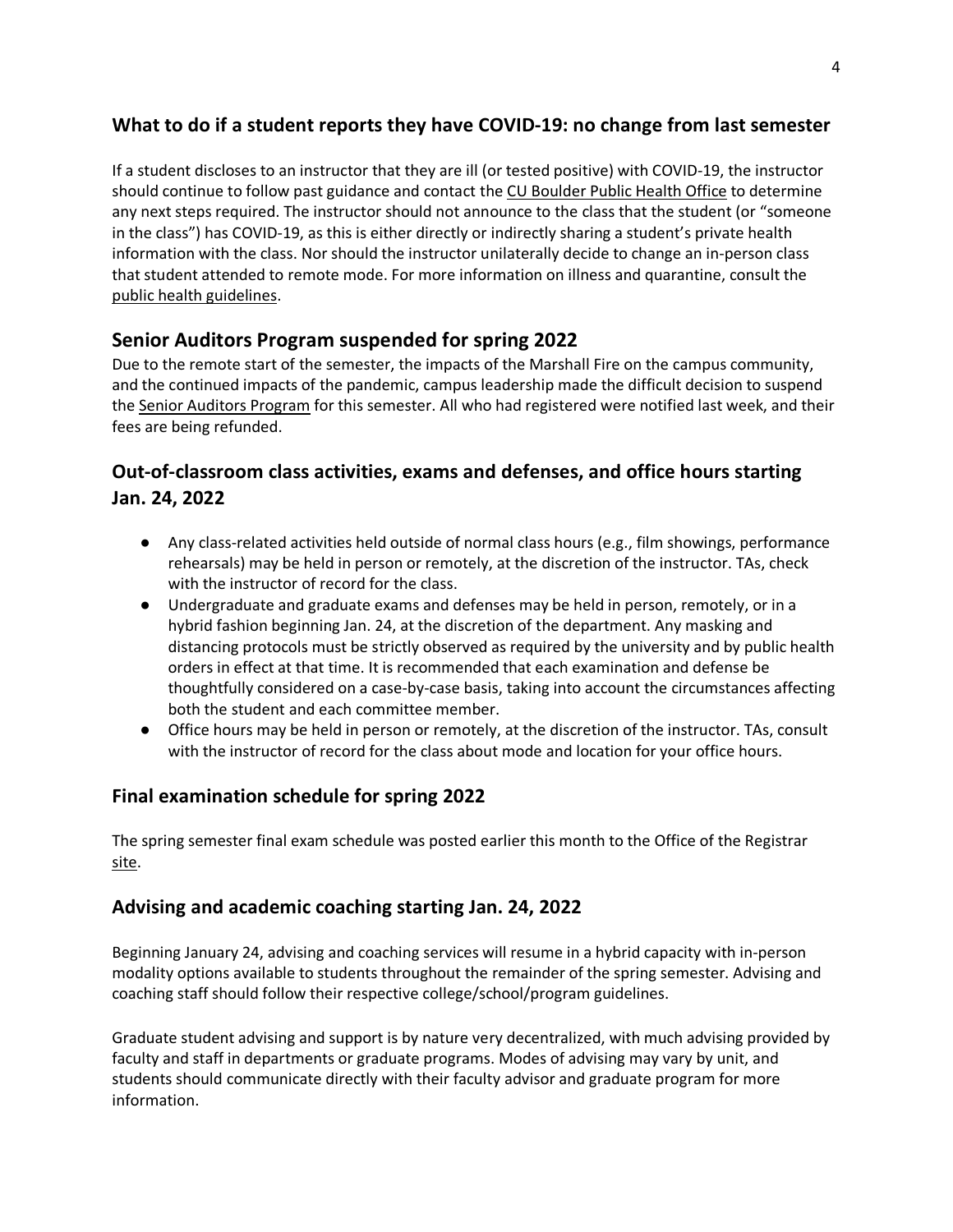#### <span id="page-4-0"></span>**Academic and other events starting Jan. 24, 2022**

Events and activities scheduled for Jan. 24 and afterward must follow the current [Events and Activities](https://www.colorado.edu/policies/events-and-activities-policy)  [Policy.](https://www.colorado.edu/policies/events-and-activities-policy)

#### <span id="page-4-1"></span>**Campus services to support student learning: changes starting Jan. 24, 2022**

#### <span id="page-4-2"></span>**Libraries hours and services**

- **Opening hours.** Library Hours for all five locations including Norlin are published on the [website](https://colorado.libcal.com/hours/?utm_source=Homepage&utm_medium=button&utm_campaign=hours) and updated regularly.
- **Gemmill Library.** On January 7, 2022, the Leonard H. Gemmill Engineering, Mathematics & Physics Library experienced a flood caused by a broken water pipe. It is closed for at least four weeks while damage is assessed. Library users needing materials from the collection during this time should request the items through **Prospector and interlibrary loan**. Course reserves held in Gemmill were not damaged in the flood and will be moved to another location as soon as possible. Please check the [Gemmill web page](https://www.colorado.edu/libraries/libraries-collections/gemmill-library) for updates.
- **Textbooks and Class Materials.** University Libraries can support instructors who need digital scans of book chapters or articles. The best way for instructors to work with the libraries is to submit a request via [interlibrary loan'](https://www.colorado.edu/libraries/services/borrowing-other-libraries)s ILLiad system. [Instructions are available](https://www.colorado.edu/libraries/borrowing-other-libraries/interlibrary-loan) for those who need to submit a request for multiple chapters within the same book.

#### <span id="page-4-3"></span>**Tutoring, help rooms, and the Writing Center**

Campuswide academic support resources (such as the [Writing Center](https://www.colorado.edu/program/writingcenter/) an[d ASAP tutoring\)](https://www.colorado.edu/living/asap) and departmental tutoring and help rooms will resume normal services beginning Jan. 24.

#### <span id="page-4-4"></span>**Study spaces and computer labs**

Study spaces and computer labs will continue to be available for normal use beginning Jan. 24. To find or book a place to study, students should continue to visi[t Find Your Study Spot](https://www.colorado.edu/students/find-your-study-spot) [and t](https://www.colorado.edu/students/find-your-study-spot)he [instructions for](https://ems.colorado.edu/)  [scheduling space with EMS.](https://ems.colorado.edu/)

For booking study rooms in Norlin Library and branch libraries, se[e Reserve a Study Room](https://www.colorado.edu/libraries/services/reserve-study-room) for more information. Gemmill Library study spaces are unavailable as long as the library is closed. Other library spaces are available for reservation.

Computer labs are booked at times for in-person or remote classes, so individual students will not be able to use the lab during those times.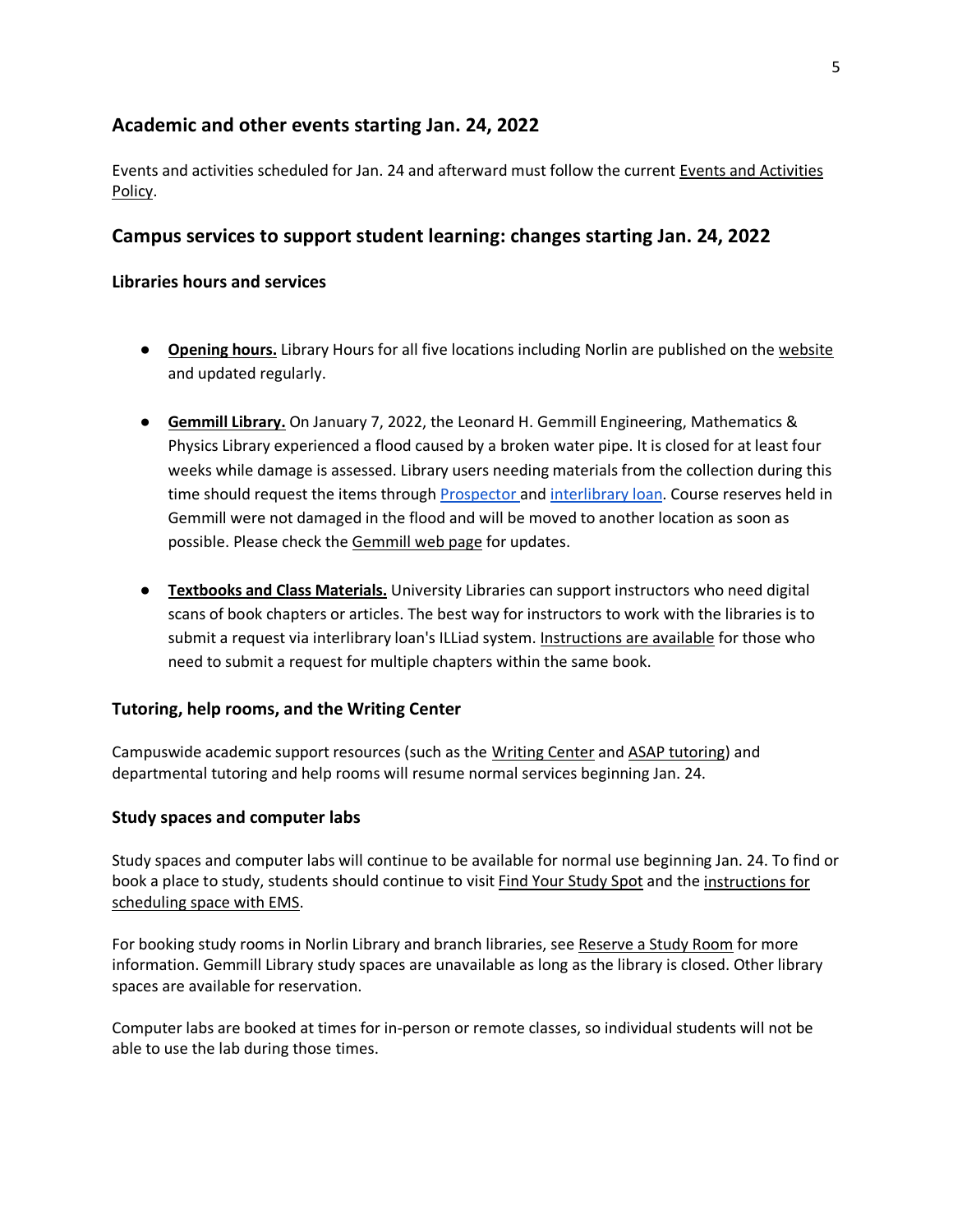# <span id="page-5-0"></span>**Technology assistance for students and faculty: return to normal operations starting Jan. 24, 2022**

- **Buff Techs.** In-person Buff Techs appointments will resume at the main location in the CASE building and in the Norlin location starting January 24. [Schedule an appointment with Buff Techs](https://oit.colorado.edu/buff-techs-desktop-support#schedule) for troubleshooting and diagnostics on personally owned computers, smart phones, printers, multifunction devices, and other personal computing devices, as well as for university-issued devices not managed by Dedicated Desktop Support.
- **Dedicated Desktop Support.** OIT's Dedicated Desktop Support service will continue to operate during normal hours (Monday–Friday, 8 a.m.–5 p.m.) and will resume in-person appointments on Jan. 24. [Enter a support request](https://oit.colorado.edu/user/login?destination=node/16699) with Dedicated Desktop Support for setup and troubleshooting of individual computers for enrolled departments.
- **Classroom Support.** Support of classroom technology, including Zoom, will continue to be available during normal hours (Monday–Friday, 7:30 a.m.–7 p.m.). Please use the [Classroom](https://colorado.service-now.com/x_uola2_class_prob_report_a_classroom_tech_problem.do?)  [Reporting form](https://colorado.service-now.com/x_uola2_class_prob_report_a_classroom_tech_problem.do?) for the fastest assistance. You can also contact the [IT Service Center](https://oit.colorado.edu/support/it-service-center) for assistance with classroom support.
- **IT Service Center.** The [IT Service Center](https://oit.colorado.edu/support/it-service-center) will continue to offer its normal hours (Monday–Friday, 7:30 a.m.–7 p.m.).
- **Request a Technology Copilot.** [Instructors may continue to request a Technology Copilot or](https://oit.colorado.edu/services/academic-technology-design-team/technology-copilots)  [enroll their teaching assistant or learning assistant in Copilot training.](https://oit.colorado.edu/services/academic-technology-design-team/technology-copilots) Technology Copilots assist instructors in synchronous remote courses to facilitate students' participation. The Technology Copilot helps instructors set up the audio-visual equipment in the classroom and connect it to Zoom before class begins, assists with technologies during class (camera management, chat monitoring, breakout rooms, etc), helps the instructor notice and report technical difficulties, and advises the instructor on how to share types of content (music, video, equations, etc.) with remote students. This partnership allows the instructor to focus on teaching.
- **Training for using academic technology.** Want to leverage Canvas and other academic technologies to communicate with students? Have questions about using Canvas, administering exams online or other technology questions? OIT will continue throughout the semester to offer a wide selection of [on-demand or real-time training sessions for campus-supported teaching](https://oit.colorado.edu/node/23111/)  [technologies](https://oit.colorado.edu/node/23111/) like iClicker Cloud, remote-capable classrooms, Zoom, and much more. You can also tap into the expertise of OIT's Learning Technology Consultants to dive into a specific problem, question or solution through [one-on-one consultations.](https://oit.colorado.edu/node/20971#consult)

### <span id="page-5-1"></span>**Instructional personnel and staff affected by the Dec. 30 fire**

Faculty, students, and staff affected by the Dec. 30 fire can continue to consult the [campus fire](https://www.colorado.edu/fire-resources)  [resources webpage](https://www.colorado.edu/fire-resources) to learn about support and resources. This page continues to be updated as information and resources become available. Employees and graduate students with teaching appointments in need of work or leave accommodations should contact their supervisors directly. (Teaching assistants should contact the instructor of record for their class; graduate part time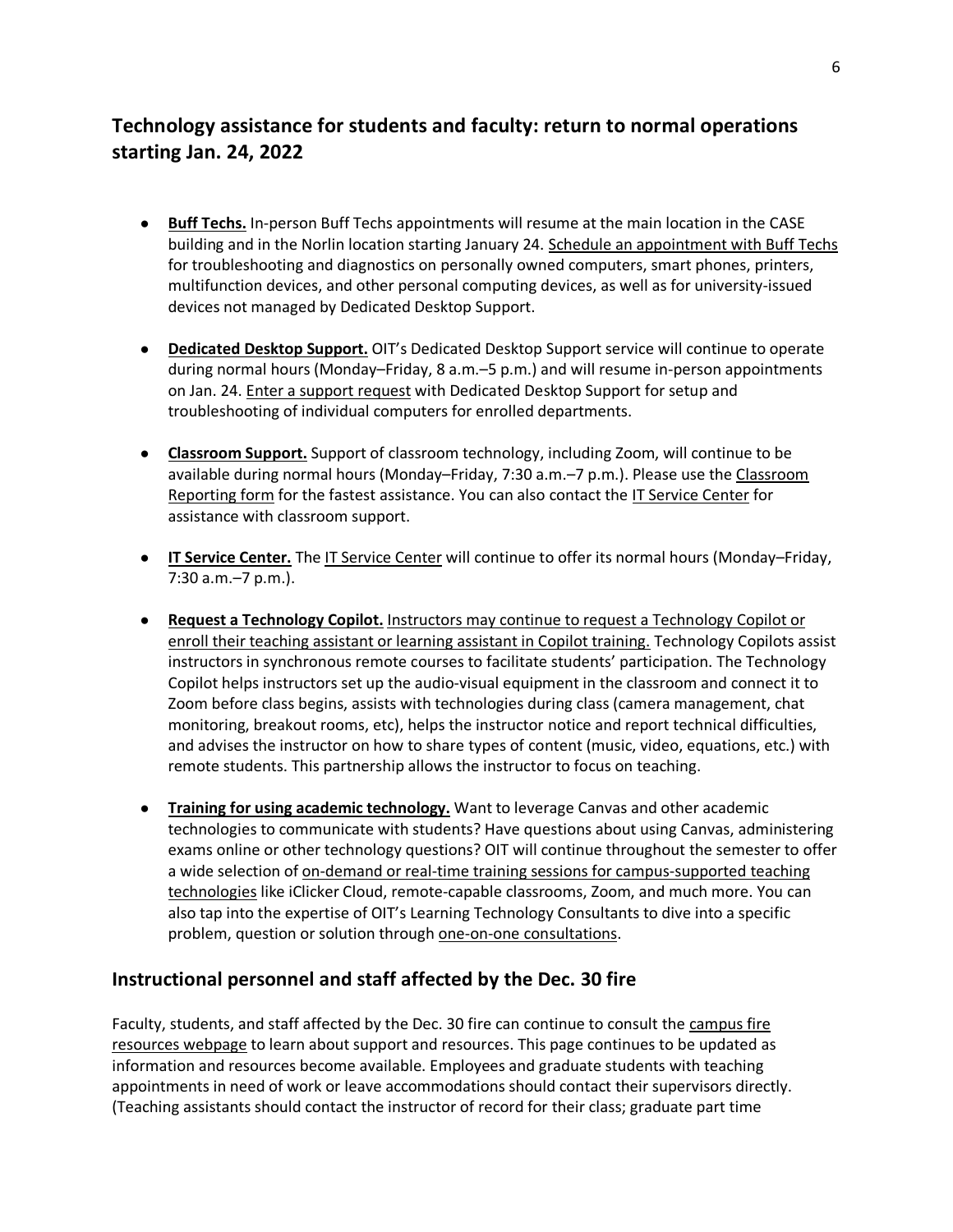instructors should contact their chair, director or associate dean.) Chairs and directors should continue to work with deans on any teaching assignments that need to be adjusted for those affected by the fires.

## <span id="page-6-0"></span>**To assist students and others affected by the Dec. 30 fire**

Consult th[e Jan. 4, 2022 edition of Academic Instruction Guidance](https://www.colorado.edu/academicaffairs/academic-planning-assessment/academic-instruction-guidance) and the [campus fire resources](https://www.colorado.edu/fire-resources)  [webpage](https://www.colorado.edu/fire-resources) for information on assistance for students and others affected by the Dec. 30 fire, including:

- Help with housing, food, finances, and counseling
- Help with deadlines for registration, withdrawal, payments, and financial aid
- Replacing computers/technology needed for learning
- Donating or volunteering to help students and staff/faculty affected by the fires

### <span id="page-6-1"></span>**Further academic instructional guidance for spring 2022 and fall 2022**

Consult th[e Nov. 19, 2021, and Jan. 4, 2022, editions of Academic Instruction Guidance](https://www.colorado.edu/academicaffairs/academic-planning-assessment/academic-instruction-guidance) for guidance on other topics not covered here, including:

- Instruction, building access, and campus services and operations before Jan. 24, 2022
- COVID-19 mitigation in the classroom and in instructor/advisor offices
- Syllabus statements: Updated for spring 2022
- Planning your syllabus—assignment dates, grading timelines, and the Course Alert System
- Planning your syllabus—final exams
- Planning the fall 2022 class schedule

### <span id="page-6-2"></span>**Other questions: contact Buff Info**

To provide the CU Boulder community a centralized point of connection and information, the campus has established Buff Info, a team of dedicated professionals to answer questions and provide connections with campus resources. The Buff Info team is available to answer questions on a wide variety of topics related to CU Boulder and help faculty, staff, students, and parents connect with the appropriate campus office for additional information or assistance as needed.

Buff Info liaisons can be reached at 303-492-INFO (4636) or via email at buffinfo@colorado.edu, 9 a.m. to 6 p.m., Monday through Friday. The university will extend these hours when needed. Buff Info also offers a live chat that can also be accessed by students at colorado.edu/students.

### <span id="page-6-3"></span>**Past guidance editions, forthcoming editions, questions, and requests**

Past and current editions of Academic Instruction Implementation guidance and their supporting materials are available [on the Academic Affairs website](https://www.colorado.edu/academicaffairs/academic-planning-assessment/academic-instruction-guidance)**.**

New editions of Academic Instruction Implementation guidance will be published in AY 2021–22 as needed to guide faculty, staff, and students in any necessary changes to current instruction and in planning for future academic terms. It is our continued hope that future editions of spring 2022